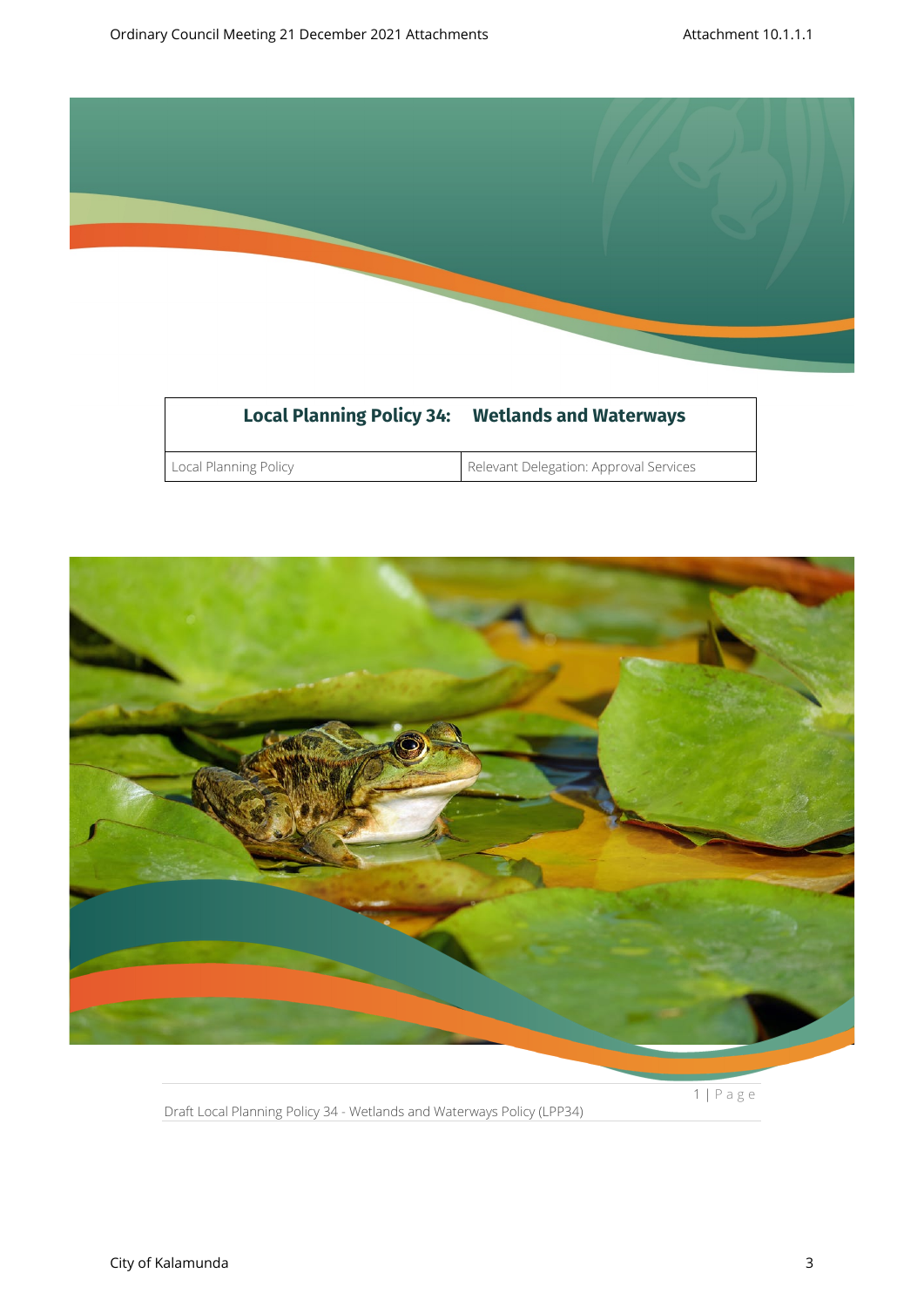# Contents

Draft Local Planning Policy 34 - Wetlands and Waterways Policy (LPP34)

 $2 | Page$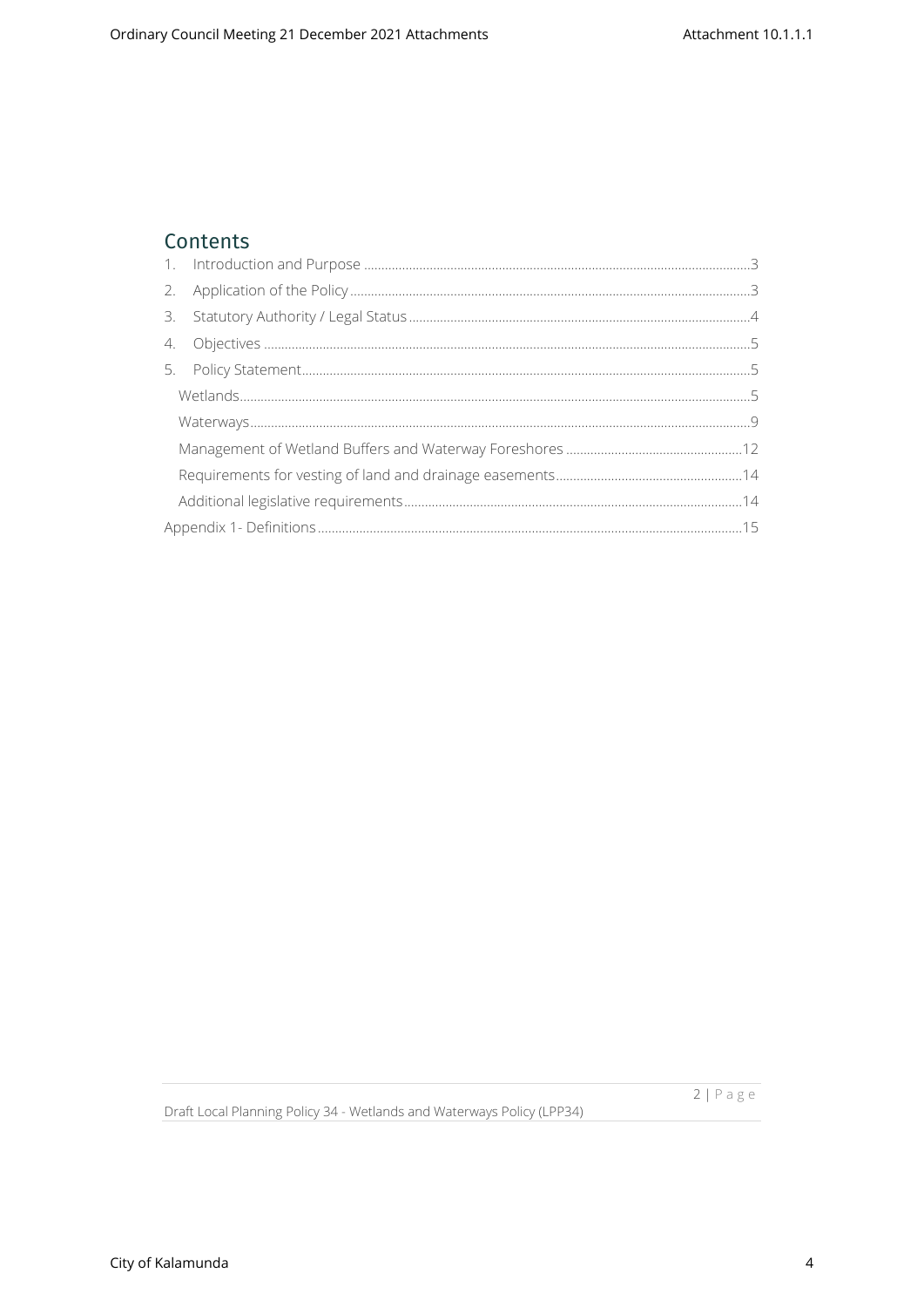# <span id="page-2-0"></span>**1. Introduction and Purpose**

Wetlands and waterways are important features of our natural environment. They provide a variety of hydrological, ecological and social functions, including:

- a) Flood protection by directing and storing stormwater
- b) Improvement of water quality through nutrient uptake and trapping of contaminants and sediment
- c) Water supplies for drinking, public purposes and agriculture
- d) Maintaining healthy aquatic and riparian ecosystems, biodiversity and ecological connectivity for native fauna
- e) Opportunities for passive and active public recreation
- f) Amenity and sense of place
- g) Mental and physical wellbeing
- h) Aboriginal and cultural heritage
- i) Contributing to increased property values.

It is important to protect and enhance the hydrological, ecological and cultural values of the City's wetlands and waterways through the establishment and management of wetland buffers and waterway foreshore areas, during the planning and development process. In doing so, compatible land uses and related development activities can occur whilst maintaining the many benefits associated with wetlands and waterways, so that they can be enjoyed by current and future generations, as well as by native wildlife.

Many waterways and wetlands within the City of Kalamunda are contained within private land holdings which means there is a varied approach to management and rehabilitation of these water systems. All water systems are interconnected through tributaries, catchments, soil moisture, permeability, groundwater, and surface water flows, and thus management of one area can impact the function of a whole hydrological system.

This policy has been developed to provide clear policy and guidance around the management of wetlands, their buffers, waterways and their foreshores, to ensure consistent and sustainable management of these sensitive ecosystems as part of the planning process.

# **2. Application of the Policy**

<span id="page-2-1"></span>This Policy applies to all strategic planning, subdivision and development proposals, located within 50 m of a wetland or waterway, or with the potential to adversely impact a wetland or waterway.

3 | P a g e

Draft Local Planning Policy 34 - Wetlands and Waterways Policy (LPP34)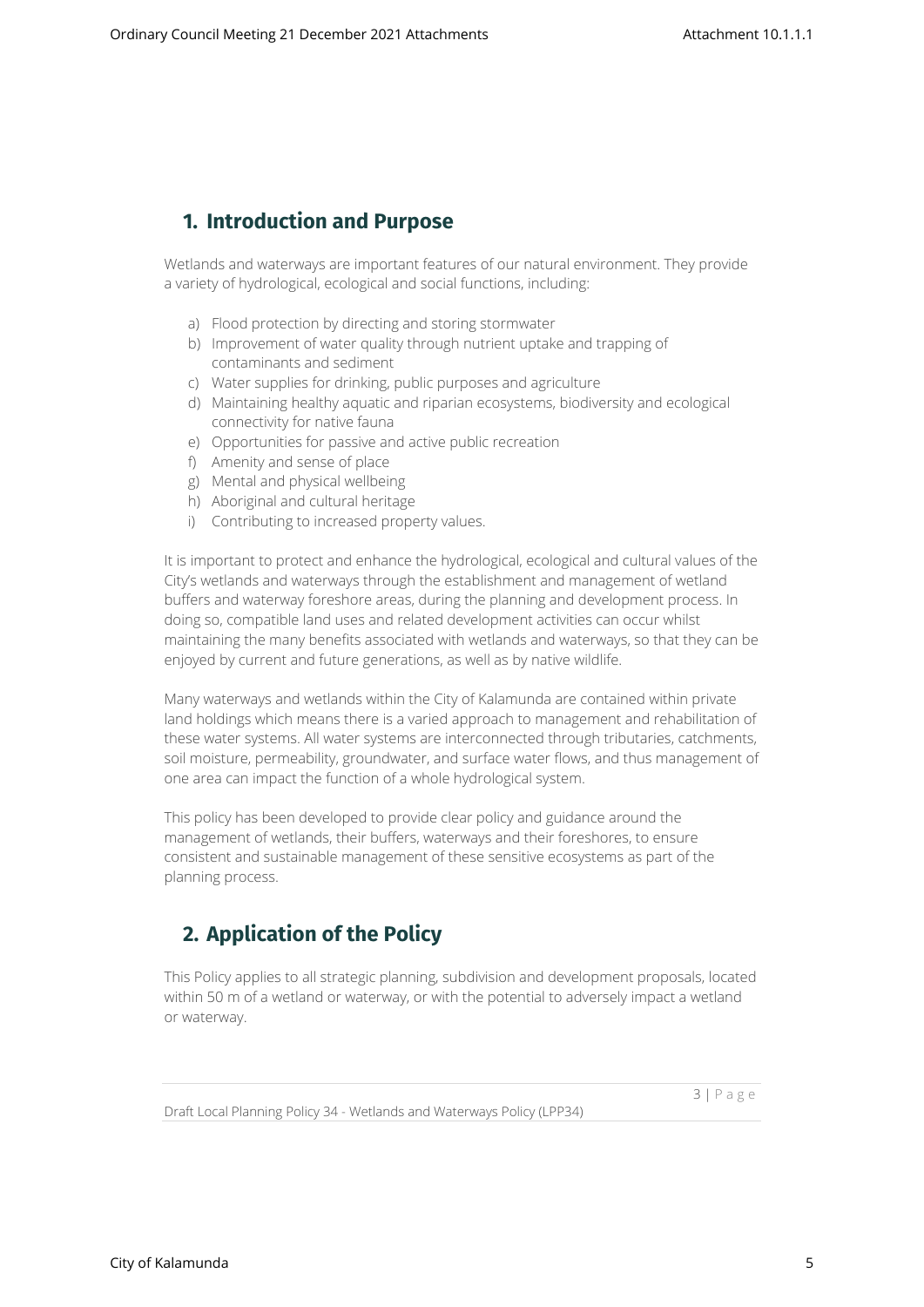# <span id="page-3-0"></span>**3. Statutory Authority / Legal Status**

This local planning policy has been prepared under and in accordance with the *Planning and Development Act 2005,* Schedule 7; Part 15 – Matters which may be dealt with by planning scheme, and the *Planning and Development (Local Planning Scheme) Regulations 2015* Schedule 2, Part 2 cl.4 – Procedure for making a local planning policy.

### (a) **Relationships to Commonwealth legislation**

This policy should be read in conjunction with:

i. *Environment Protection and Biodiversity Conservation Act 1999* (EPBC Act)

#### (b) **Relationships to WA State Legislation, Regulations, policies, and guidelines**

This policy should be read in conjunction with:

- i. *Environmental Protection Act 1986* provides for significant environmental impacts (Part IV) and clearing of native vegetation (Part V)
- ii. *Environmental Protection (Clearing of Native Vegetation) Regulations 2004*
- iii. *Rights in Water and irrigation Act 1914* provides for the regulation, management, use and protection of water resources
- iv. *Biodiversity Conservation Act 2016* provides for the protection of flora, vegetation and fauna
- v. *Biodiversity Conservation Regulations 2018*
- vi. Environmental Protection (Environmentally Sensitive Areas) Notice 2005 relating to exemptions for clearing of native vegetation
- vii. *Planning and Development Act 2005* promotes and efficient and sustainable use and development of land in the State.
- viii. *Draft State Planning Policy 2.9 Planning for Water Policy* provides for the protection and enhancement of wetlands and waterways
- ix. *Environmental Guidance for Planning and Development (GS 33)* provides for the protection and enhancement of wetlands and waterways
- x. *Operational Policy: Identifying and Establishing Waterway Foreshore Areas*  provides for the protection and enhancement of waterways

Where this policy conflicts with any State and Commonwealth legislation, the legislation will prevail.

### (c) **Relationship to Local Planning Scheme**

This policy is a planning policy prepared, advertised and adopted pursuant to the *Planning and Development (Local Planning Schemes) Regulations 2015*: Schedule 2, Part 2, cl. 4. The policy augments, and is to be read in conjunction with, the provisions of Clause 67 of the *Planning and Development (Local Planning Schemes) Regulations 2015*.

Draft Local Planning Policy 34 - Wetlands and Waterways Policy (LPP34)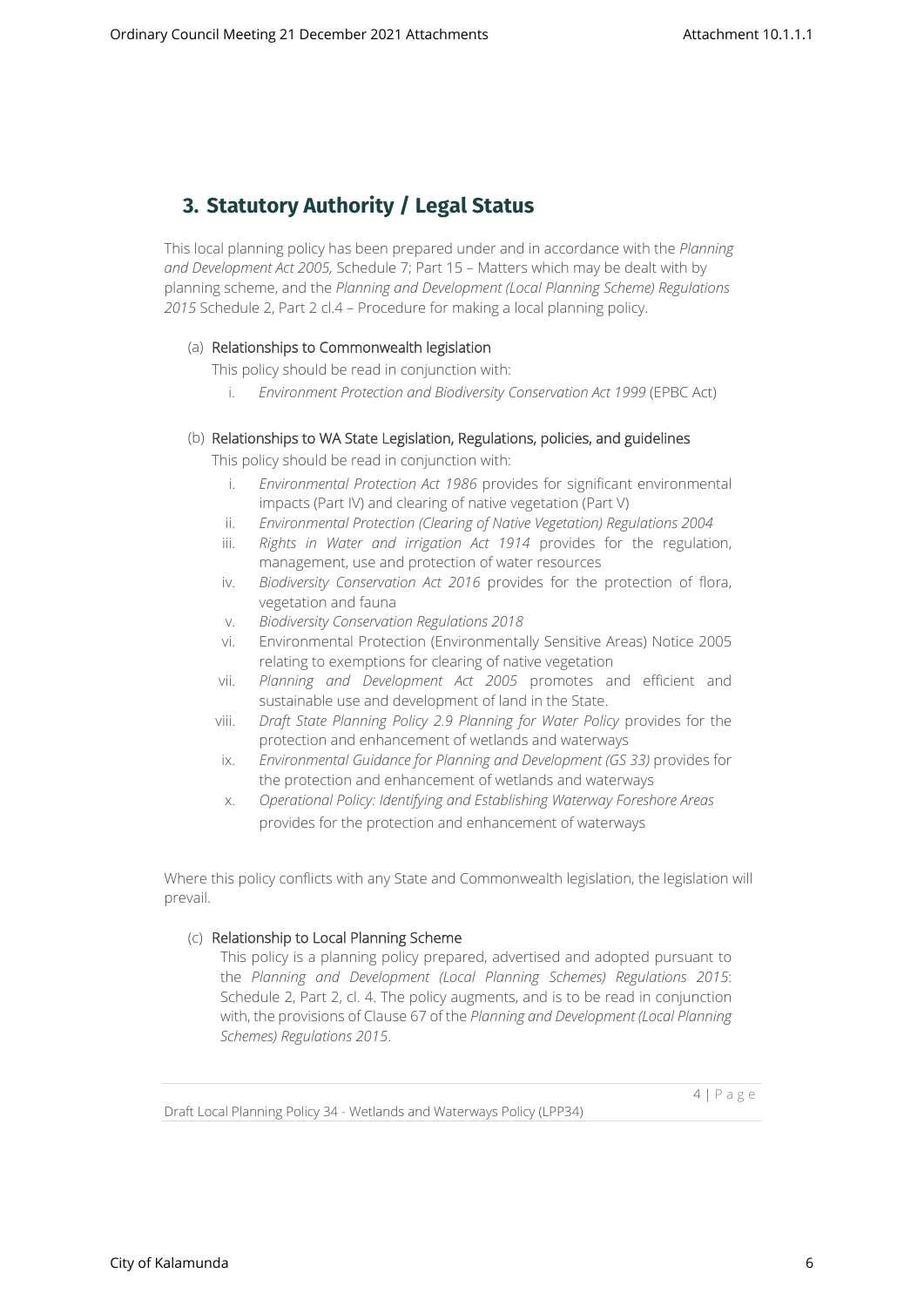### (d) **Relationship to Local Planning Policies**

This policy has due regard to, and should be read in conjunction with, other City of Kalamunda local planning policies.

### <span id="page-4-0"></span>(e) **Relationship to Local Laws**

This policy has due regard to, and should be read in conjunction with, other City of Kalamunda local laws.

# **4. Objectives**

The key objectives of this policy are to:

- a) To ensure sustainable long-term management of wetlands and waterways
- b) To provide clear guidance where development is proposed near a wetland or waterway including determination of buffer/ foreshore distances and guidance on permitted and prohibited activities within the buffer/ foreshore.
- c) To protect wetlands and waterways from impacts of development and enhance their hydrological, ecological, and social values
- d) To avoid increasing the risk of property damage in flood prone or flood risk areas
- e) Improvement of water quality from the built environment for the benefit of the natural environment.

# <span id="page-4-1"></span>**5. Policy Statement**

- 1. Any strategic planning, subdivision, and development proposals located within 50 m of a wetland or waterway, or with the potential to adversely impact a wetland or waterway will be referred to the Department of Water and Environment Regulation for comment.
- 2. Where a waterbody is both a wetland and a waterway, the greater buffer/ foreshore distance may apply.

## <span id="page-4-2"></span>**Wetlands**

- 1. Wetlands are defined in Appendix 1. For the purpose of this Policy, wetlands do not include constructed dams.
- 2. Geomorphic wetlands are mapped and classified into different management categories, by the Department of Biodiversity, Conservation and Attractions, as listed in [Table 1.](#page-5-0)

Draft Local Planning Policy 34 - Wetlands and Waterways Policy (LPP34)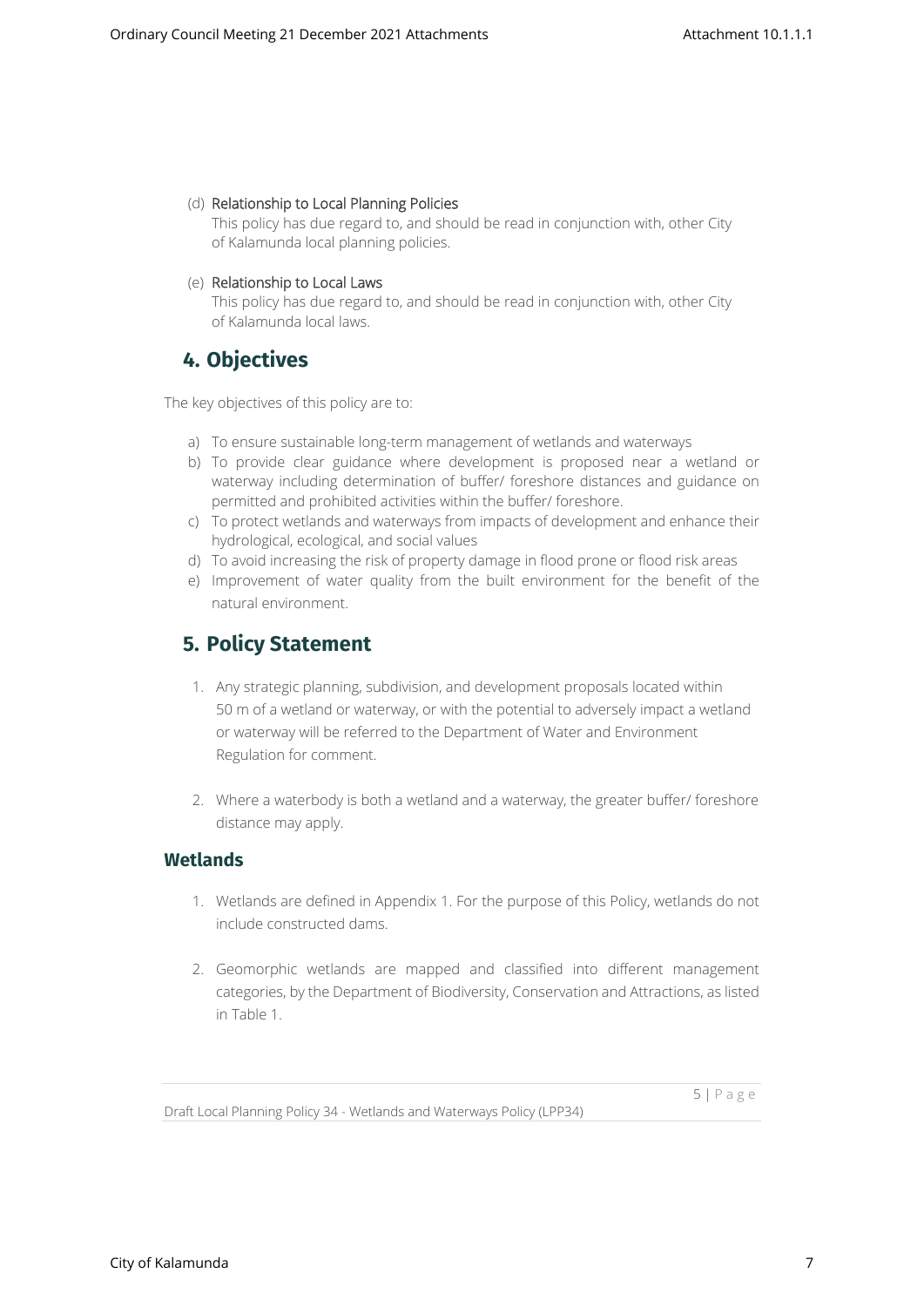- 3. Wetlands associated with the Directory of Important Wetlands in Australia are also mapped by the Department of Biodiversity, Conservation and Attractions. Where a wetland is mapped under the Directory of Important Wetlands in Australia and has not been designated a management category as a geomorphic wetland, a 50m buffer shall be applied, or alternatively, a site-specific wetland assessment undertaken to determine an appropriate management category. This assessment should be completed using *A methodology for the evaluation of wetlands on the Swan Coastal Plain, Western Australia* (DPaW 2017).
- 4. Wetland buffers are required to be established surrounding the mapped boundary of Conservation Category Wetlands and Resource Enhancement Wetlands. The required buffer widths to each of these are specified in [Table 1](#page-5-0), which shall extend from the outer edge of the mapped wetland boundary.
- 5. Noting that the available State wetland mapping is broad and not site specific, the City reserves the right to request a wetland site assessment to accurately define the wetland boundary or management category, where the mapped wetland boundary does not appropriately reflect the wetland values. This assessment should be completed using *A methodology for the evaluation of wetlands on the Swan Coastal Plain, Western Australia* (DPaW 2017) in consultation with the Department of Biodiversity, Conservation and Attractions.

| Category                                            | Wetland Management<br>Category Objective<br>(Hill et al 1996)                                           | <b>Buffer Distance</b><br>(unless varied in<br>accordance with Clause 6) |
|-----------------------------------------------------|---------------------------------------------------------------------------------------------------------|--------------------------------------------------------------------------|
| Geomorphic Wetland-Conservation<br>Category Wetland | To preserve wetland<br>(natural) attributes and<br>functions.                                           | 50 <sub>m</sub>                                                          |
| Geomorphic Wetland-Resource<br>Enhancement Wetland  | To restore wetlands<br>through maintenance and<br>enhancement of wetland<br>functions and attributes.   | 30 <sub>m</sub>                                                          |
| Geomorphic Wetland-Multiple Use<br>Wetland          | To use, develop and<br>manage wetlands in the<br>context of water, town, and<br>environmental planning. | No buffer requirement.                                                   |

#### <span id="page-5-0"></span>*Table 1: Wetland category descriptions and buffer distances.*

Draft Local Planning Policy 34 - Wetlands and Waterways Policy (LPP34)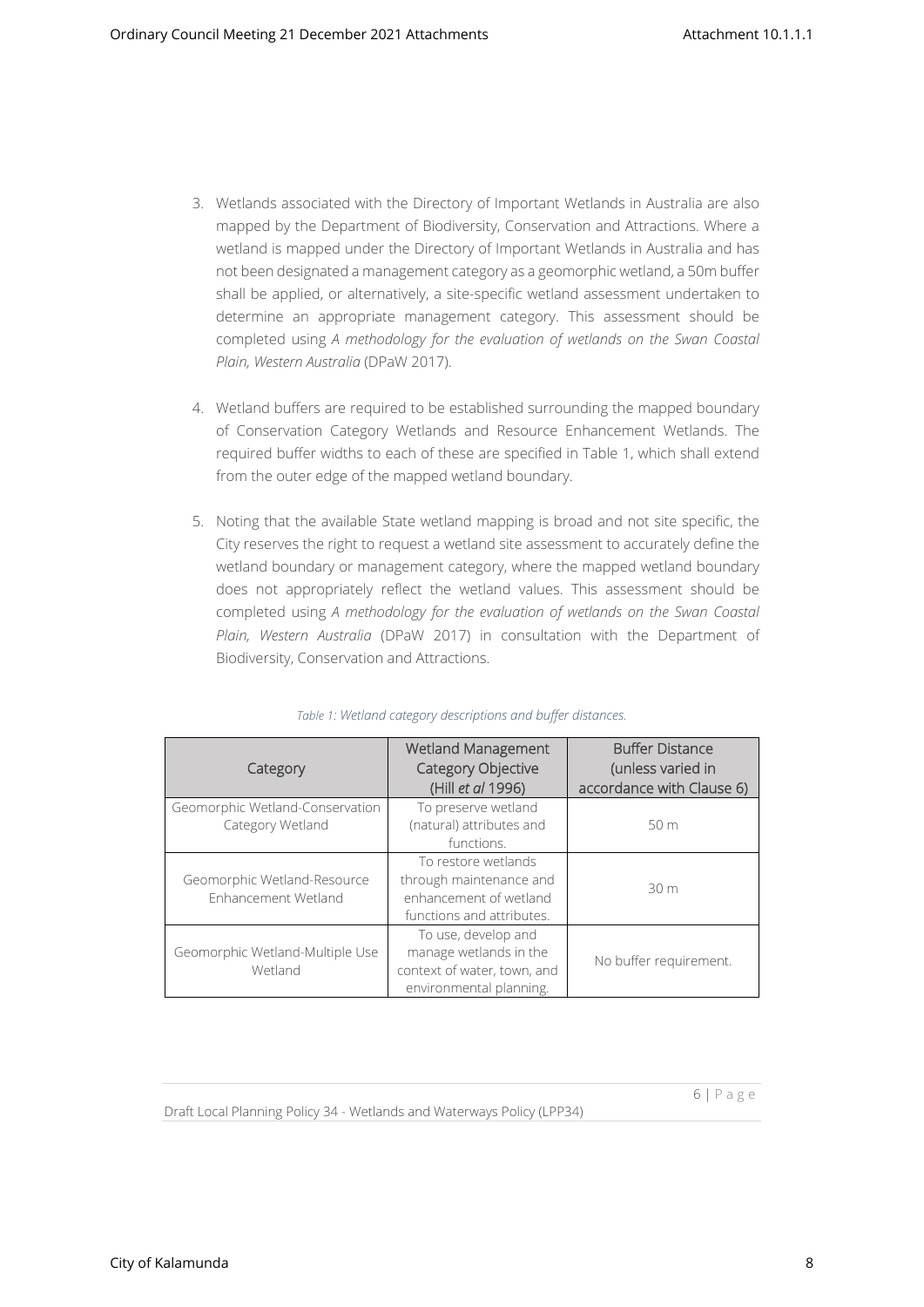- 6. Where the applicant can demonstrate that wetland hydrological, ecological and social functions will be maintained and enhanced, the local government may grant a variation/ reduction to the buffer distances outlined in Table 2.
- 7. In determining permissible land uses and/or activities within the wetland buffer, the City will have regard to the Environmental Protection Authority's *Environmental Guidance for Planning and Development (GS 33).*
- 8. Permissible activities or actions as part of, or as a result of, development proposals within the wetland buffer include:
	- a) Rehabilitation of disturbed areas, including vegetation restoration, weed control and erosion control measures
	- b) Retention of all native vegetation
	- c) Passive recreation such as footpaths, where native vegetation is not adversely impacted
	- d) Conservation fencing and gates to controlled undesired access.
- 9. Prohibited activities or actions as part of, or as a result of, development proposals within the wetland buffer include:
	- a) Filling or excavation of the wetland of wetland buffer
	- b) Fertiliser or chemical application
	- c) Drainage into or out of the wetland
	- d) Stormwater infrastructure, such as drainage basins
	- e) Groundwater or surface water abstraction
	- f) Liquid or solid waste disposal
- 10. The City may approve prohibited land uses and/or activities within the wetland buffer where it can be demonstrated by the proponent that the land use and/or activity will not have a detrimental impact to the hydrological, ecological and social values of the wetland and the land use and/or activity is supported by an endorsed Wetland Management Plan or Urban Water Management Plan.
- 11. Where livestock occurs or is proposed adjacent to a wetland, the wetland shall be protected via fencing along the outer edge of the wetland buffer, controlled watering points and livestock density control in accordance with *Stocking rate guidelines for rural small holdings, Swan Coastal Plain and Darling Scarp and surrounds, Western Australia* (DPIRD 2000).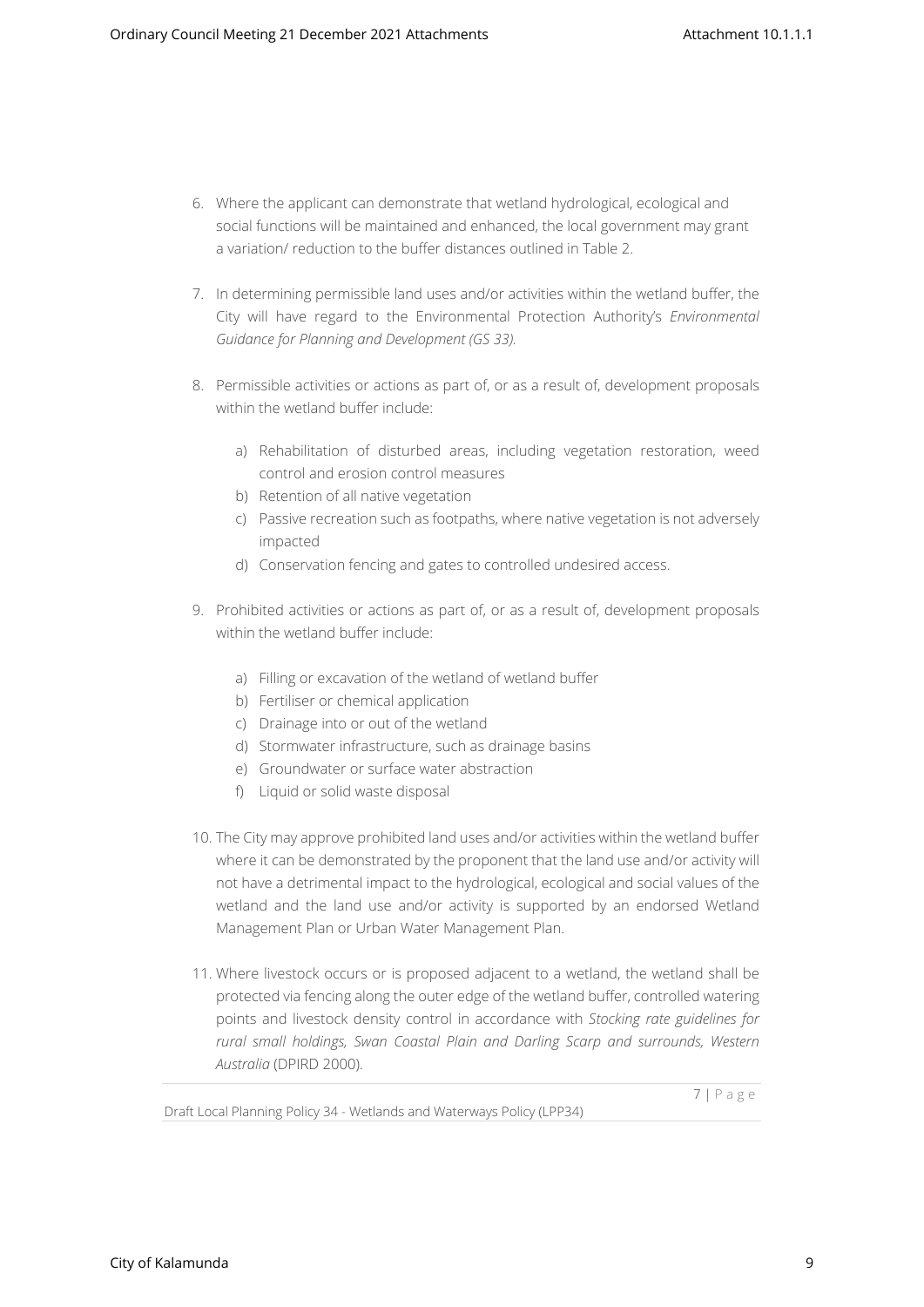- 12. Land uses adjoining wetland buffers shall be sensitive to the hydrological, ecological, and social values of the wetland and wetland buffer area, such as:
	- a) Providing a 'hard edge' between areas of native vegetation/ rehabilitation and turfed areas to prevent turf creep and weed invasion.
	- b) Locating land uses with high potential for site contamination or nutrient export away from the wetland and wetland buffer area.
	- c) Incorporating public open space adjacent to the wetland buffer to maximise social and cultural integration with the wetland values.

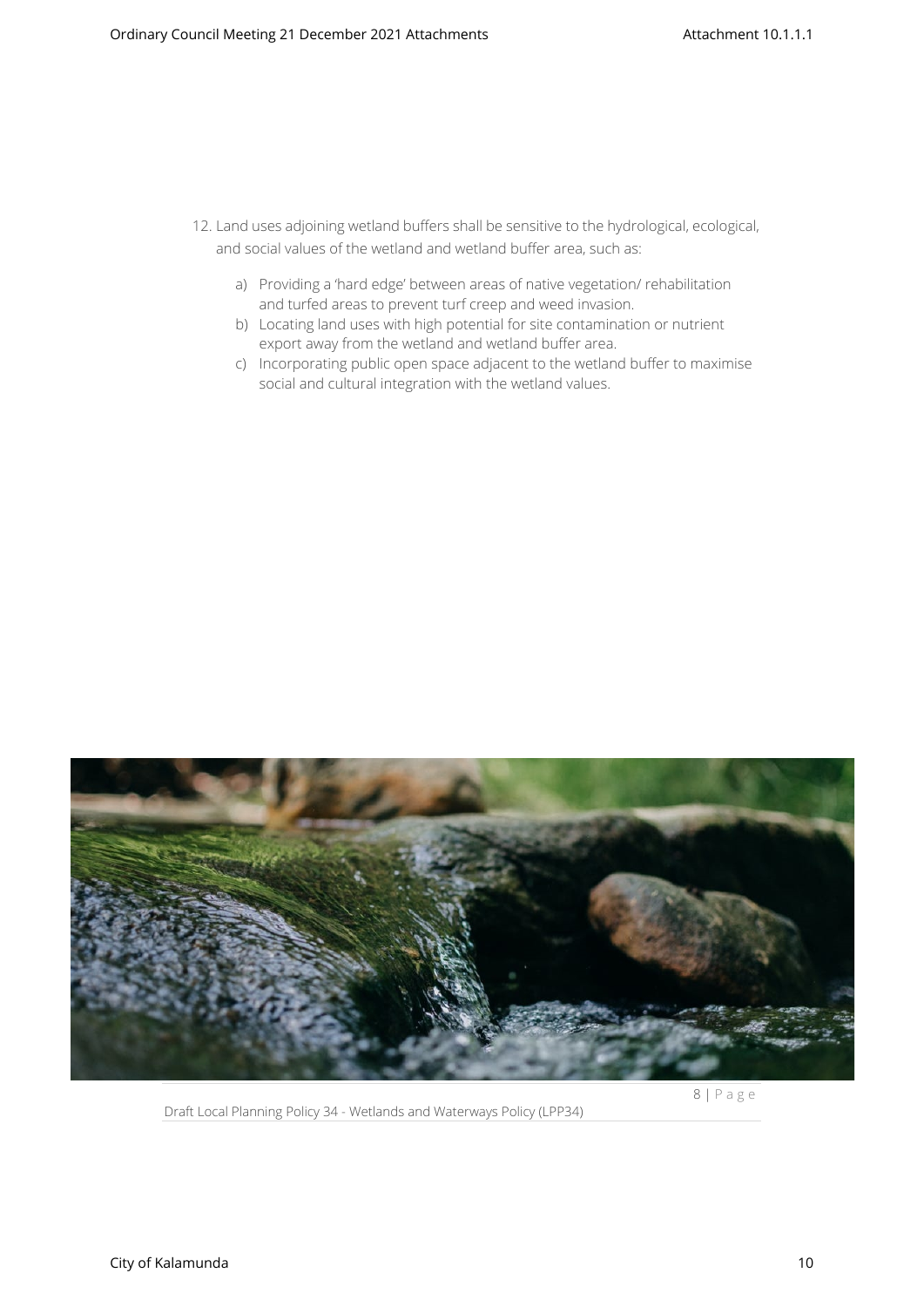### <span id="page-8-0"></span>**Waterways**

- 1. Waterways are defined in Appendix 1.
- 2. Waterways are mapped at a regional scale by the Department of Water and Environment Regulation.
- 3. Waterway foreshore areas are determined by several biophysical characteristics that contribute to the health and function of the waterway ecosystem. The width of a waterway foreshore should therefore reflect the biophysical characteristics of the waterway.
- 4. Planning applications for proposals adjacent to waterways shall be accompanied by a biophysical assessment to determine an appropriate foreshore width, undertaken in accordance with the Department of Water's (now Department of Water and Environment Regulation) *Operational Policy: Identifying and Establishing Waterway Foreshore Areas and the* Water and Rivers Commission's (now Department of Water and Environment Regulation) *Determining Foreshore Reserves.*
- 5. The biophysical assessment shall be undertaken by a suitably qualified professional and shall include:
	- a) The extent, type and condition of the riparian and terrestrial native vegetation associated with or influencing the waterway.
	- b) Flood prone land and areas subject to waterway channel changes, including the floodway and flood fringe.
	- c) Riverine landform (topography and geomorphology).
	- d) Landforms, soil types and soil characteristics that influence the extent of foreshore vegetation, erosion and the movement of nutrients and contaminants (including acid sulfate soils).
	- e) Aquatic and riparian flora and fauna and their habitat.
	- f) Land use compatibility.
	- g) Heritage archaeological and ethnographic sites.
	- h) Mapping of biophysical features and proposed foreshore boundary over recent aerial imagery.
	- i) Justification as to the location and extent of the proposed foreshore boundary.
- 6. In the absence of a biophysical assessment, the City may agree to a conservative foreshore width that adequately protects and enhances the hydrological, ecological, and social values of the waterway. In determining a conservative foreshore width, the

Draft Local Planning Policy 34 - Wetlands and Waterways Policy (LPP34)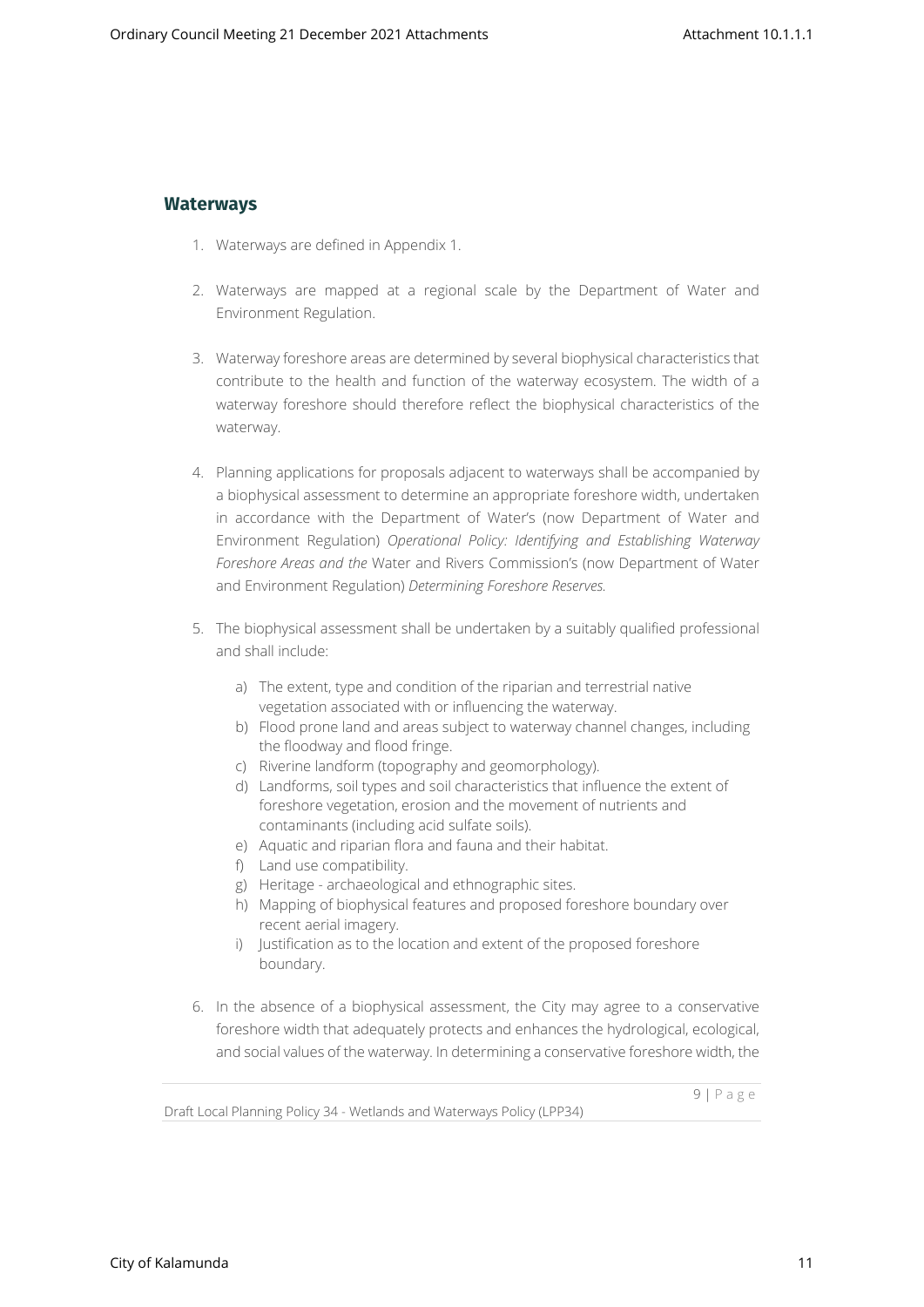City may rely on recent, high-quality aerial imagery, as well as a site visit to ensure waterway values will be adequately protected and enhanced.

- 7. The foreshore width to a waterway shall not be less than 15 m in width, measured each side of the waterway, extending outwards from the high water line.
- 8. Permissible activities or actions as part of, or as a result of, development proposals within the waterway foreshore include:
	- a) Rehabilitation of disturbed areas, including vegetation restoration, weed control and erosion control measures
	- b) Retention of all native vegetation
	- c) Passive recreation such as footpaths, where native vegetation is not adversely impacted
	- d) Conservation fencing and gates to controlled undesired access.
- 9. Prohibited activities or actions as part of, or as a result of, development proposals within the waterway foreshore include:
	- a) Filling or excavation of the waterway or foreshore area
	- b) Fertiliser or chemical application
	- c) Drainage into or out of the waterway
	- d) Stormwater infrastructure, such as drainage basins
	- e) Groundwater or surface water abstraction
	- f) Liquid or solid waste disposal
- 10. The City may approve prohibited land uses and/or activities within the waterway foreshore where it can be demonstrated by the proponent that the land use and/or activity will not have a detrimental impact to the hydrological, ecological and social values of the waterway.
- 11. Prohibited activities or actions listed under Clause 9 apply to the construction of dams along watercourses;
	- a) Unless authorised or exempt under the *Rights in Water and Irrigation Act 1914*, and

Draft Local Planning Policy 34 - Wetlands and Waterways Policy (LPP34)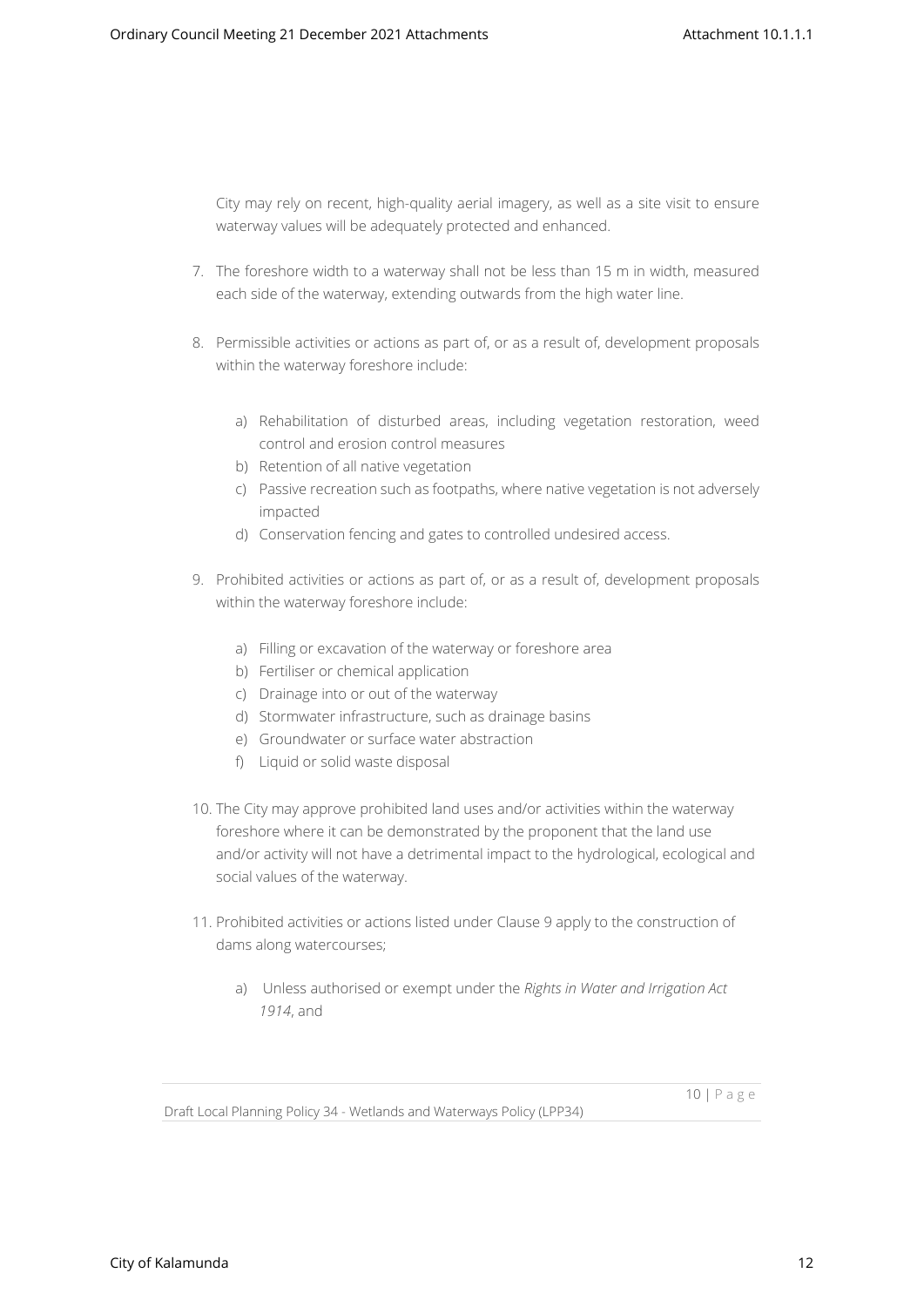- b) The proponent has demonstrated that adverse impacts to the waterway are minimised and managed in accordance with *Water Quality Protection Note no. 53* (DWER 2019).
- 12. Where livestock occurs or is proposed adjacent to a waterway, the waterway shall be protected via fencing along the outer edge of the waterway foreshore, controlled watering points and livestock density control.

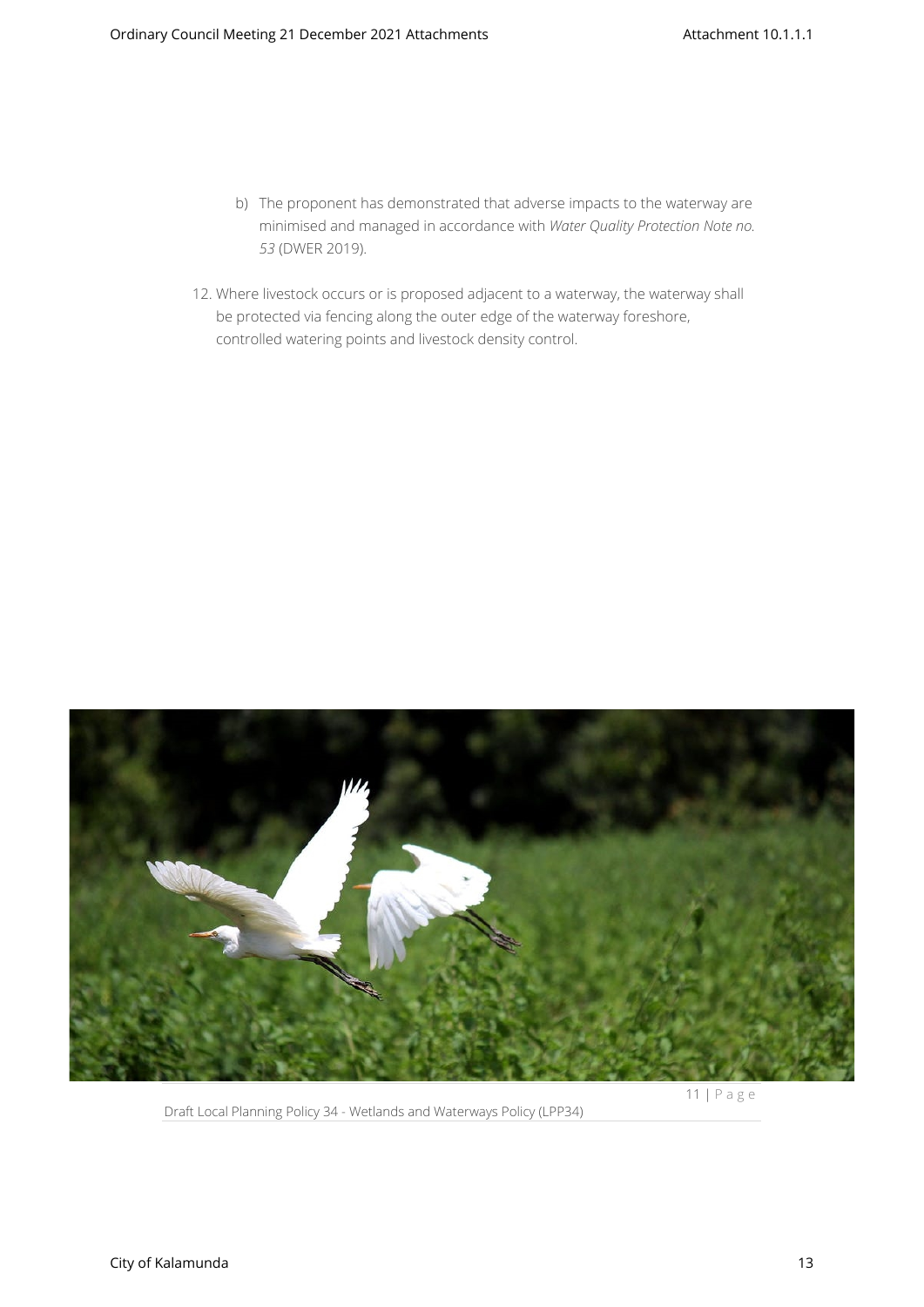## <span id="page-11-0"></span>**Management of Wetland Buffers and Waterway Foreshores**

- 1. Strategic planning proposals and subdivision applications that incorporate, or have the potential to impact, wetlands and waterways are to include the following information<sup>1</sup> within a Local Water Management Strategy/ Urban Water Management Plan (respectively), in accordance with *Better Urban Water Management* (DoW 2008):
	- a) Spatial representation of the location of wetlands, their buffers, waterways, and their foreshores;
	- b) Spatial representation of the location of flood storage areas and stormwater treatment and infiltration areas, as well as information regarding volume inflows and outflows;
	- c) Information demonstrating;
		- i. No flows less than and equal to 1 year average recurrent interval rainfall event are to reach the wetland or wetland buffer;
		- ii. No flows up to 5 year average recurrent interval rainfall event are to reach the wetland or wetland buffer without treatment; and
		- iii. Peak flows greater than 5 year and up to 100 year ARI events are to be attenuated at pre-development rate.
	- d) A water monitoring program in accordance with *Water monitoring guidelines for better urban water management strategies and plans* (DoW, 2012)
- 2. Where a waterway or wetland has been identified on a site the City may, as a condition of development or subdivision approval, require a Foreshore/ Wetland Management Plan and Construction Environmental Management Plan to maintain and improve the ecosystem condition.
- 3. The Foreshore Management Plan or Wetland Management Plan is to include the following information:
	- a) A flora, vegetation and fauna survey that has been undertaken within the previous five years and during a suitable season for species/ ecological community identification.
	- b) Plans showing the defined foreshore/wetland buffer area and any land uses and/or activities approved by the City within and adjacent to the foreshore/ buffer area.

Draft Local Planning Policy 34 - Wetlands and Waterways Policy (LPP34)

<sup>1</sup> Additional information requirements may apply in accordance with *Better Urban Water Management*  (DoW 2008) and to the satisfaction of the Department of Water and Environment Regulation.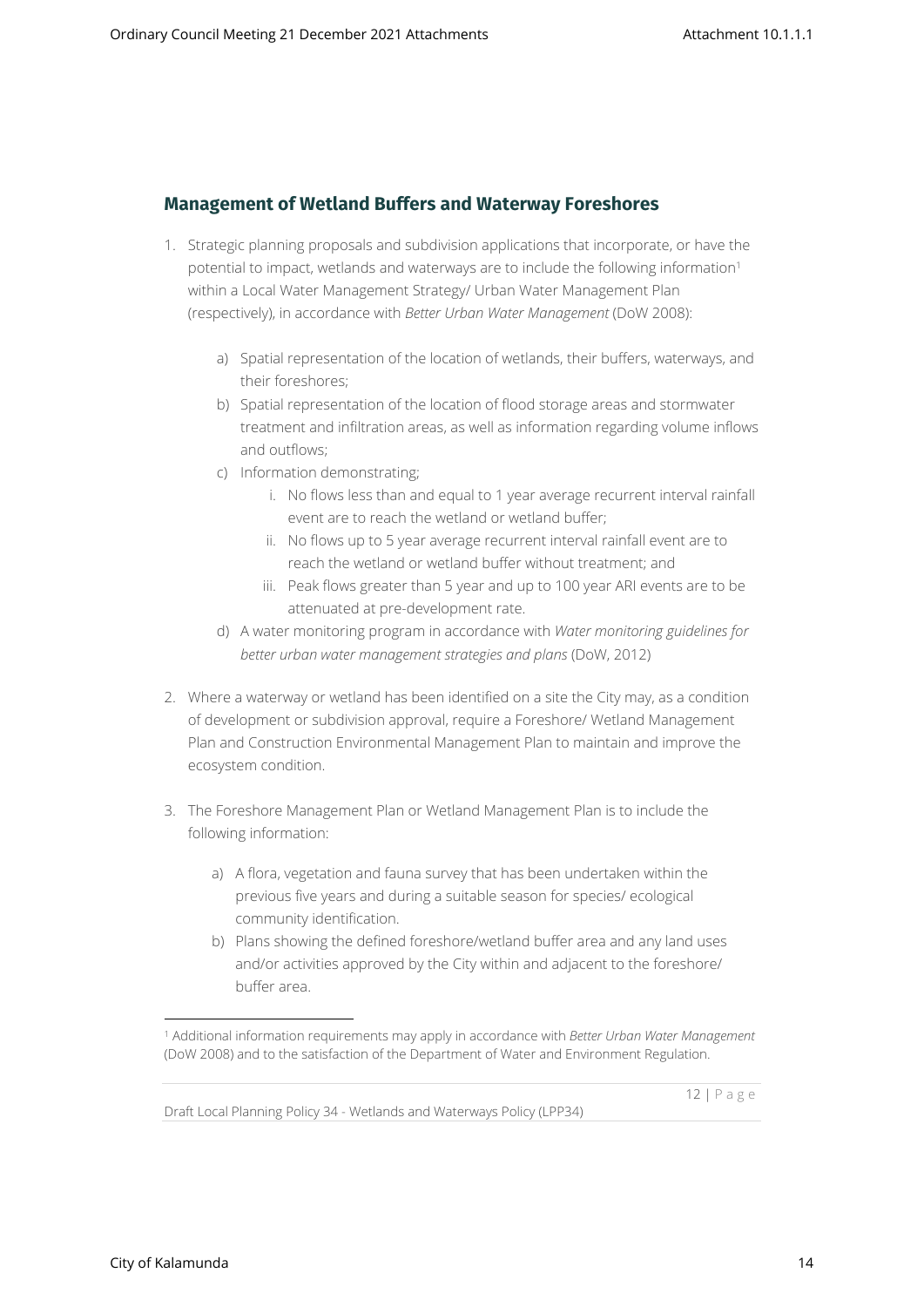- c) Plans showing existing vegetation, proposed revegetation areas (where degraded vegetation is identified), and landscaping planting areas.
- d) Revegetation information is to include weed and pest control, a planting list of native species, planting densities, monitoring program, completion criteria, contingency measures, and reporting.
- e) Erosion and sediment control measures
- f) Access control measures and physical demarcation of the buffer/ foreshore boundary, such as conservation fencing, formalised paths (where appropriate), gates, and informative signage.
- g) Management of acid sulfate soils (where disturbance may occur)
- h) Timing, roles and responsibilities for implementation and ongoing management.
- i) Any other information relevant to the management of the wetland, such as transfer of land and vesting, as the local government requires.
- 4. A Construction Environmental Management Plan is to consider the management of construction activities adjacent to the wetland buffer and waterway foreshore and is to include the following information:
	- a) Protection of vegetation to be retained
	- b) Dieback management
	- c) Drainage management
	- d) Erosion and sedimentation management
	- e) Acid sulfate soils management
	- f) Waste management
	- g) Dust management.
- 5. Development applications that propose a land use/activity with the potential to export nutrients to a wetland or waterway shall be accompanied by a Nutrient Management Plan that includes the following information:
	- a) Management actions and objectives consistent with water sensitive urban design principles and best management practices
	- b) Erosion and sedimentation management
	- c) Mechanisms to protect the water regimes waterway or wetland including water quality and water levels.
- 6. Wetland buffers and waterway foreshore areas are required to be established by the applicant/landowner, to the standards specified in any associated, approved management plans. Following practical completion, the landowner may be required, as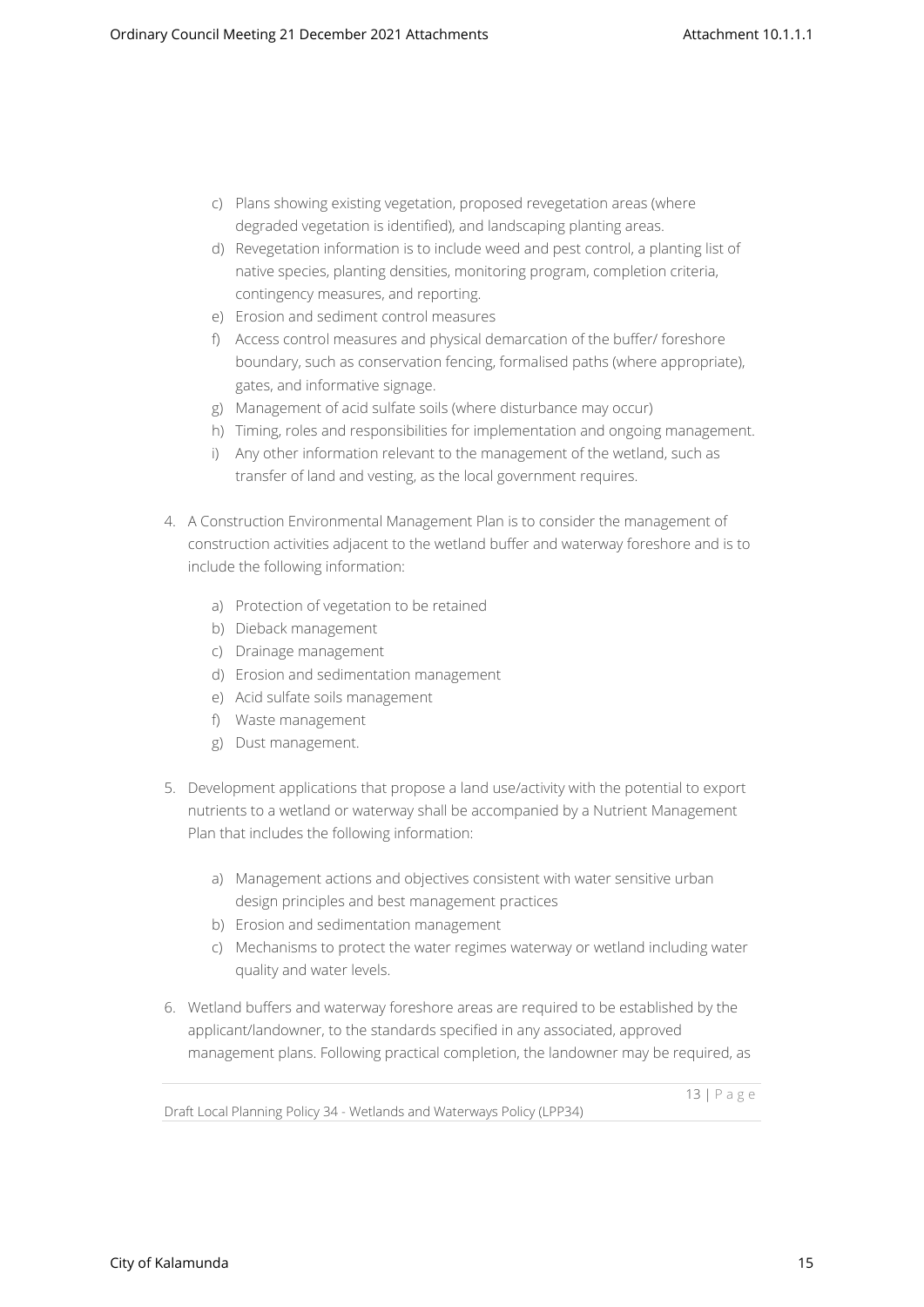a condition of approval, to maintain the wetland buffer/ waterway foreshore for a minimum of two years and/or until all completion criteria specified within any associated management plans are achieved to the City's satisfaction.

## <span id="page-13-0"></span>**Requirements for vesting of land and drainage easements**

- 1. Following the approved maintenance period, and as part of a condition of subdivision approval, the wetland, wetland buffer, waterway and foreshore may be required to be ceded to the Crown free of cost, and without payment of compensation by the Crown.
- 2. Drainage easements and reserves are to be determined having regard to the scale of the subdivision or development, the degree to which the subdivision or development will generate the need for an easement or reserve, whether the wetland or waterway forms part of a planned or expanding area of public open space network, and the requirements for access for maintenance.
- 3. Where the land is ceded the City will be responsible for the ongoing management of the wetland, wetland buffer, waterway and waterway foreshore area, in perpetuity.

## <span id="page-13-1"></span>**Additional legislative requirements**

- 1. Many wetlands and waterways have Aboriginal heritage significance. Applicants should understand and comply with any requirements under the *Aboriginal Heritage Act 1972* (including proposed amendments).
- 2. Environmental values associated with wetlands and waterways may be afforded protection under the *Environment Protection Act 1986,* the *Biodiversity Conservation Act 2016* and the *Environment Protection and Biodiversity Conservation Act 1999.* Applicants should understand and comply with any requirements under these Acts.
- 3. Under the *Rights in Water and Irrigation Act 1914* (RIWI Act) a licence or permit may be required for taking water; or for activities that may damage, obstruct or interfere with water flow or the beds and banks of watercourses and wetlands. Applicants should understand and comply with any requirements under the RIWI Act.

Draft Local Planning Policy 34 - Wetlands and Waterways Policy (LPP34)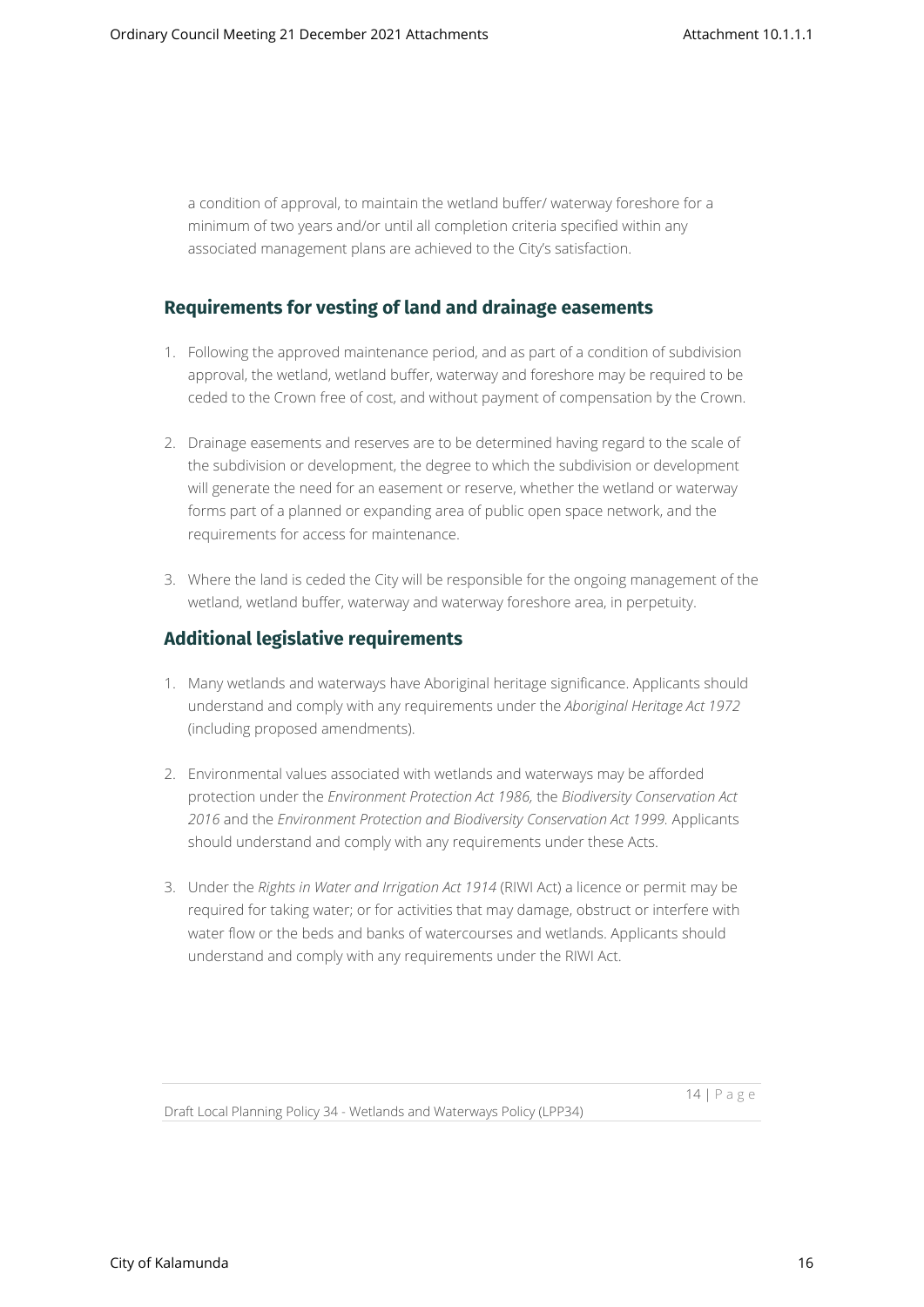# <span id="page-14-0"></span>**Appendix 1- Definitions**

### **Completion criteria:**

The criteria by which to determine if a task was completed properly. Completion criteria are specified within management plans and are agreed to by the City, Department of Biodiversity, Conservation and Attractions and/ or Department of Water and Environmental Regulation, prior to endorsement of a management plan.

### **Development**::

As defined in the *Planning and Development Act 2005*

**Flood prone land** (as defined in *Draft State Planning Policy 2.9 Planning for Water*): Land susceptible to inundation by the probable maximum flood event. Generally used interchangeably with floodplain.

**Floodway** (as defined in *Draft State Planning Policy 2.9 Planning for Water*)**:** The area of land that would be affected by river flooding in a one percent (1 in 100) Annual Exceedance Probability flood event for a waterway. This area is generally a high flood risk area where floodwaters are flowing fast and deep.

**Flood fringe** (as defined in *Draft State Planning Policy 2.9 Planning for Water*)**:** the area of land that would be affected by river flooding in a one percent (1 in 100) Annual Exceedance Probability flood event but not designated as floodway.

**Habitat** (as defined under the *Biodiversity Conservation Act 2016* ): Habitat means the biophysical medium or media — (a) occupied (continuously, periodically or occasionally) by an organism or group of organisms; or (b) once occupied (continuously, periodically or occasionally) by an organism, or group of organisms, and into which organisms of that kind have the potential to be reintroduced.

#### **Ramsar Wetlands**:

Includes a wetland on the 'List of Wetlands of International Importance' kept under the Ramsar Convention. Actions that may result in significant impacts to Ramsar Wetlands require referral and approval under the EPBC Act.

**Riparian vegetation** (as defined in*Environmental Protection (Clearing of Native Vegetation) Regulations 2004*):

The distinctive vegetation associated with a wetland or watercourse (waterway).

#### **Waterway** (as defined in *Draft State Planning Policy 2.9 Planning for Water*):

Any river, creek, stream or brook, including its foreshore area or reserve, floodplain, estuary and inlet. This includes systems that flow permanently, for part of the year or occasionally; and parts of the waterway that have been artificially modified.

#### **Water Quality**:

Draft Local Planning Policy 34 - Wetlands and Waterways Policy (LPP34)